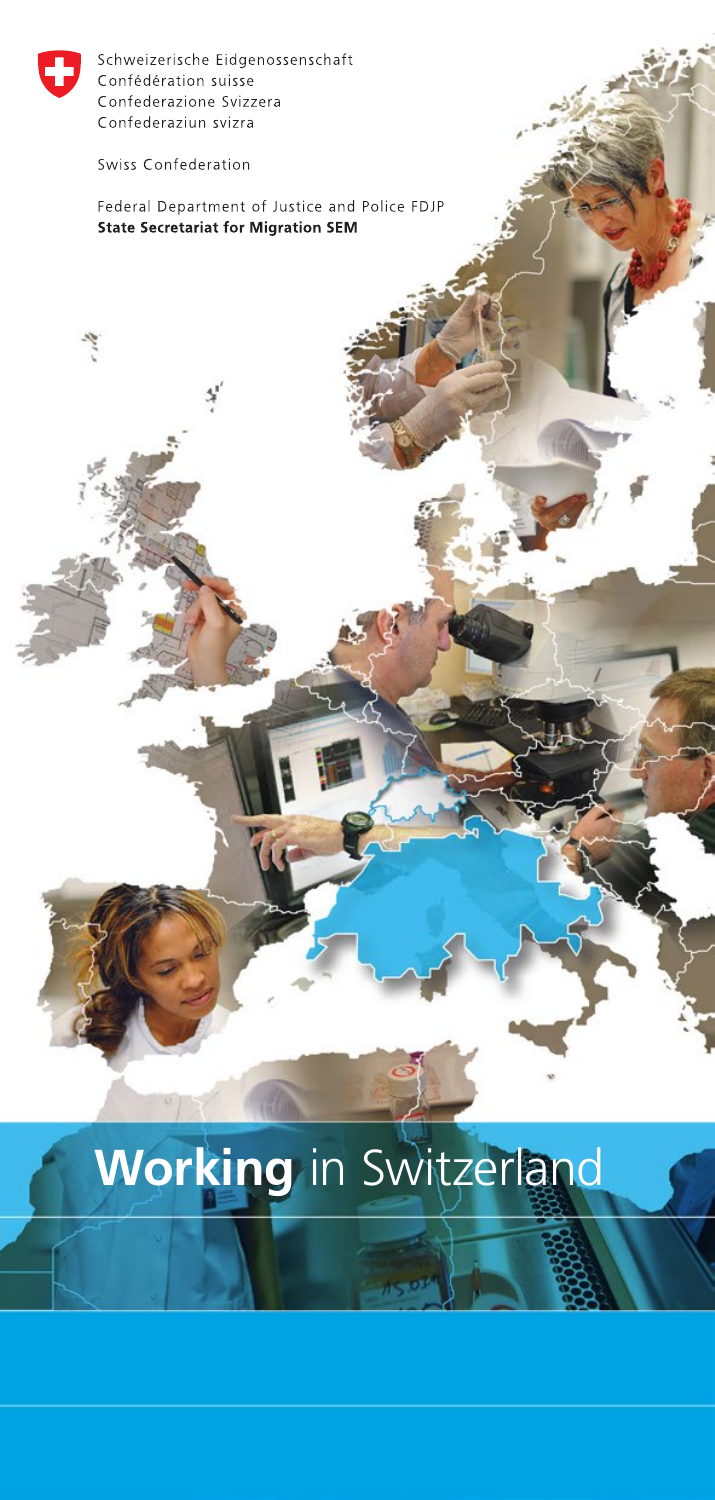## **Switzerland as country of immigration**

Switzerland, a country in the centre of Europe, has a long tradition of immigration. As a consequence of its stable economic and political situation, many multinational companies have their headquarters in Switzerland. Switzerland is a leader in research and development due to its renowned universities. Many people from different countries live and work in Switzerland on account of its stable job market.

# **Working** in Switzerland

Anyone wishing to work in Switzerland needs to have a **work permit before taking up** gainful employment.

Besides a **valid work permit**, in the case of people requiring a visa, a **valid visa** is necessary for entry (see contacts).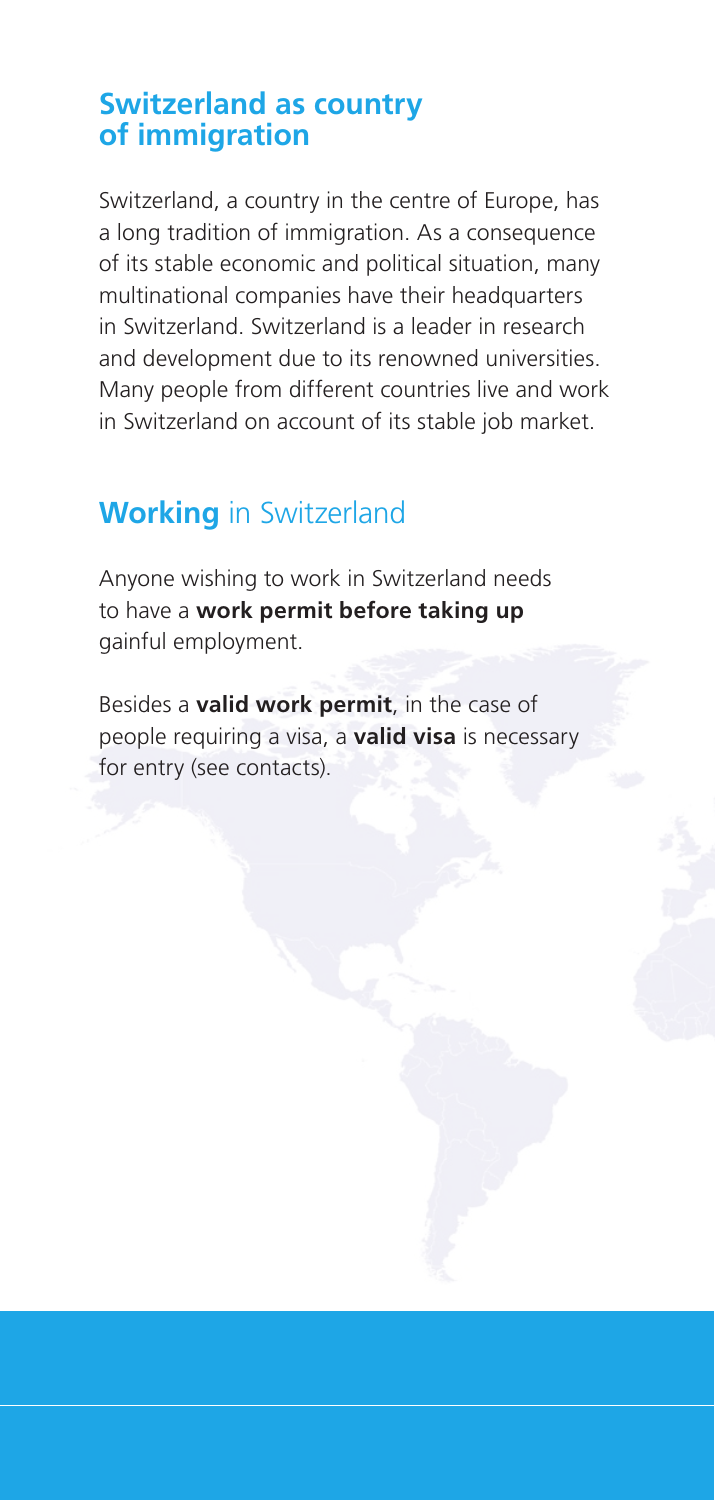# **Who** can work in Switzerland?

Switzerland has a dual system for the authorization of foreign workers:

EU/EFTA nationals enjoy priority in the event of authorization to access the labour market.

Nationals of all other countries (so-called third country nationals) are allowed entry to the Swiss labour market in addition to foreign workers from the EU/EFTA area, but have to fulfill the subsequent preconditions:



## **Approval criteria** for third country nationals

1. Employees who do **not** originate from an EU/EFTA country can only work in Switzerland in senior management positions, as specialists or other qualified personnel. Permits are only granted in the **overall economic interests** of Switzerland.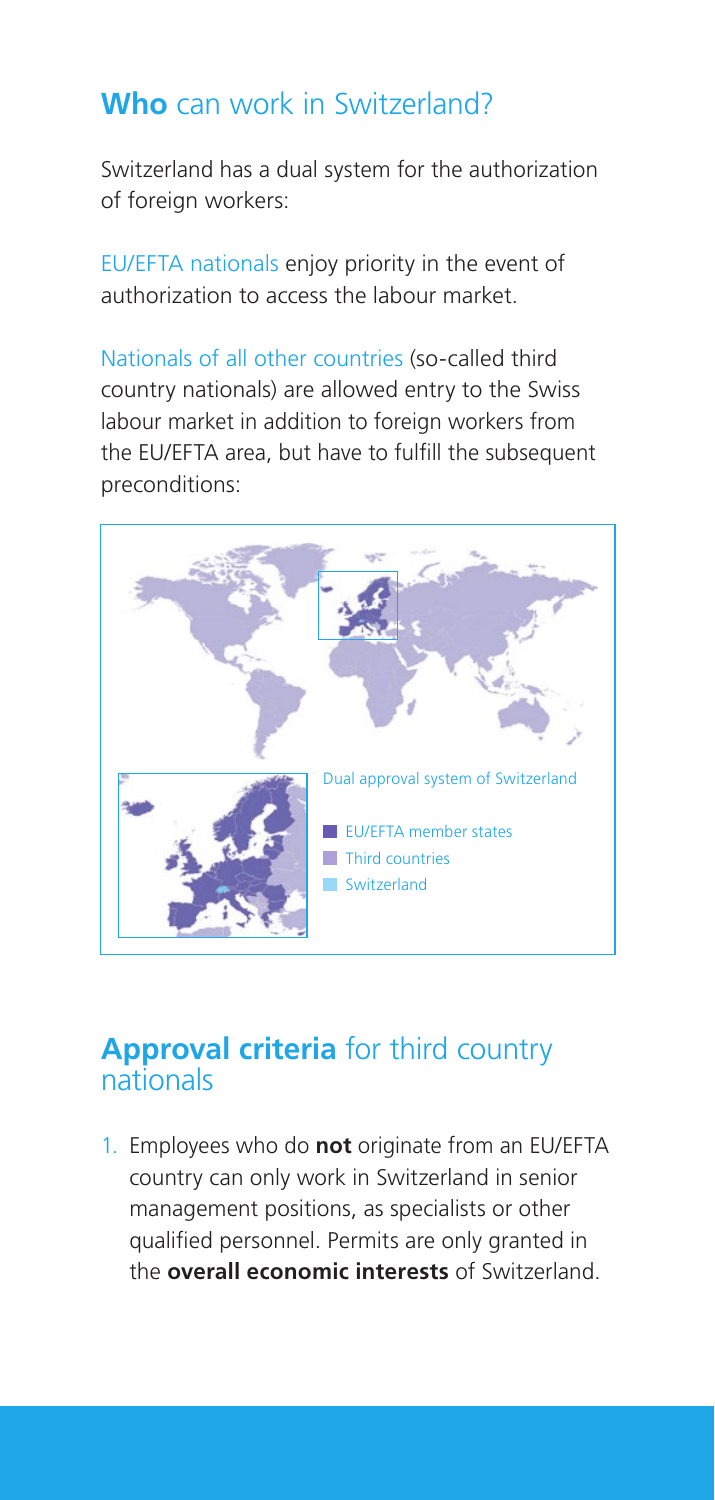A person with a **degree from a university or institution of higher education** plus several years of professional experience is deemed to be **qualified**. Depending on the profession or specialization, people with special training and several years of professional experience are also approved.

- 2. Foreign employees have a right to the **same salary and the same working conditions** as Swiss nationals.
- 3. Third country nationals are only authorized when no Swiss or EU/EFTA national is available for the job envisaged.
- 4. The number of work permits issued to third country nationals in Switzerland is **restricted** (maximum number).

# 8-day regulation

Basically, no permit requirement exists in the case of a transnational service provided for up to eight days per calendar year. However, a visa may be required for entry. Please check the applicable visa provisions. In certain fields (especially in the erotic entertainment sector), a **work permit is required starting from the first day**. Please find out for yourself at the competent authority whether you require a work permit (see contacts).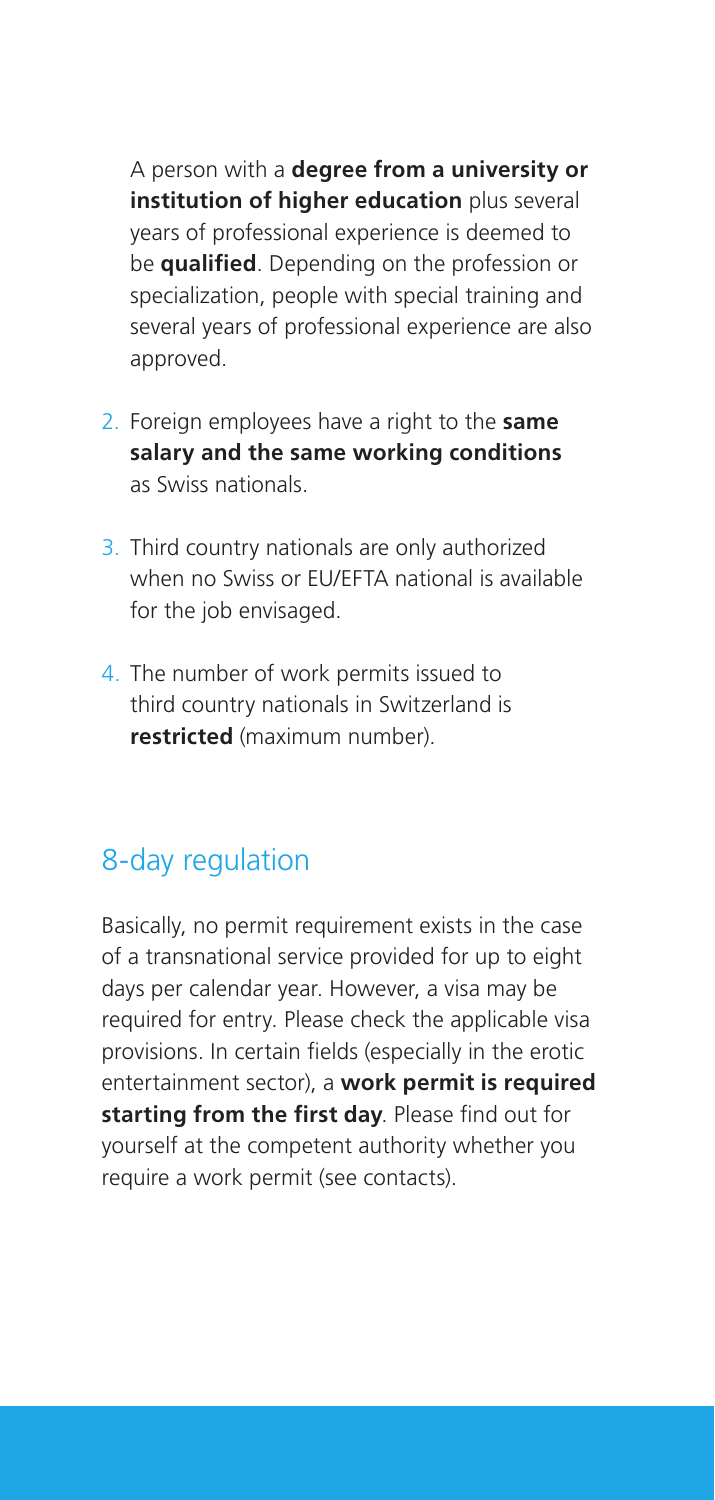# No work **without a permit**

Anyone working in Switzerland without a work permit renders himself/herself **liable to punishment** (imprisonment up to one year or a fine). The same applies to an employer who employs a foreign national without a work permit.

Anyone who stays illegally in Switzerland is **liable to expulsion** from Switzerland and a **ban** on **entry** to the Schengen area.

## **How** and **where** to apply for a **work permit**?

In Switzerland employers are responsible for obtaining work permits. They submit an application to the labour market or migration authorities in the relevant canton. These authorities provide information about the procedure and the application documents to be submitted.

If you are having **problems with** an **employer**, contact the following contact centre:

#### ■ www.ch.ch

- $\rightarrow$  Work  $\rightarrow$  Employment law
- $\rightarrow$  Labour disputes: Who to contact

 $\blacksquare$  the competent cantonal authorities